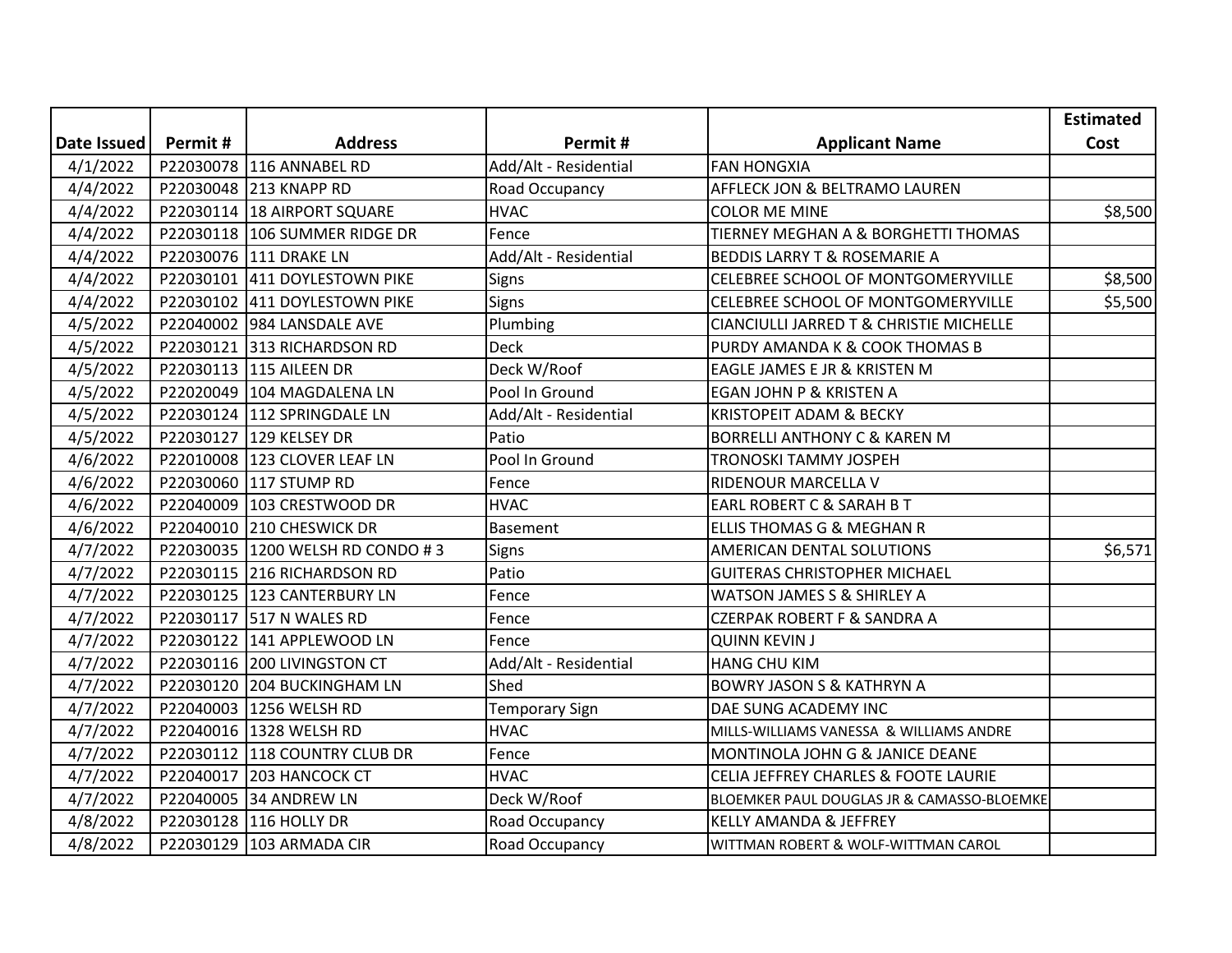| 4/11/2022 |                                  | P22030054 101 HOLLY DR                  | Fence                     | <b>RAPP CHLOE</b>                        |           |
|-----------|----------------------------------|-----------------------------------------|---------------------------|------------------------------------------|-----------|
| 4/11/2022 |                                  | P22030083 921 BETHLEHEM PIKE            | <b>Special Event</b>      | MLH Explorations LLC / ETHOS DISPENSARY  |           |
| 4/11/2022 |                                  | P22030126 1112 W THOMAS RD              | <b>HVAC</b>               | <b>SERRONE ROBERT R</b>                  |           |
| 4/11/2022 |                                  | P22040011 5 MEADOW GLEN RD              | <b>Solar Panels</b>       | WIEMELT ANTHONY P & STACI P              |           |
| 4/11/2022 |                                  | P22040001 138 MALLARD W DR              | Patio W/Roof              | SANTE MICHAEL T II & ERICA M             |           |
| 4/12/2022 |                                  | P22040018 163 POLO DR                   | <b>Basement</b>           | KARTHIK PILLAI & REMYA RAYINDRAN         |           |
| 4/12/2022 |                                  | P22040028 303 LIVINGSTON CT             | Electrical                | <b>HOLLENBACH MICHELE</b>                |           |
| 4/12/2022 |                                  | P22040027 102 NOELLS WAY                | <b>Basement</b>           | STANCZAK-NORTHROP MICHAEL                |           |
| 4/12/2022 |                                  | P22040034 106 MAJOR DR                  | Roofing - Residential     | <b>GINDA WARREN S &amp; MARY E</b>       |           |
| 4/12/2022 |                                  | P22040035 909 SYCAMORE DR               | Electrical                | SOUDERS RUSSELL HOLMES III & KATRINA SKU |           |
|           | 4/13/2022   P22040007 28 GLEN RD |                                         | Fence                     | PARIS WILLIAM C & JOAN D                 |           |
| 4/13/2022 |                                  | P22030017 595 BETHLEHEM PIKE Bldg 500   | <b>Signs</b>              | <b>CHILDTIME LEARNING CENTERS</b>        | \$1,845   |
| 4/13/2022 |                                  | P22030018 595 BETHLEHEM PIKE Bldg 500   | Signs                     | <b>CHILDTIME LEARNING CENTERS</b>        | \$360     |
| 4/13/2022 |                                  | P22030019   595 BETHLEHEM PIKE Bldg 500 | <b>Signs</b>              | <b>CHILDTIME LEARNING CENTERS</b>        | \$360     |
| 4/13/2022 |                                  | P21110080 1109 BETHLEHEM PIKE           | Add/Alt - Non-Residential | <b>DUNKIN DONUTS</b>                     | \$121,557 |
| 4/14/2022 |                                  | P22040014 120 WENTWORTH DR              | <b>Basement Egress</b>    | MORT SANDRA L & ADAM T                   |           |
| 4/14/2022 |                                  | P22030111 118 COUNTRY CLUB DR           | Patio                     | MONTINOLA JOHN G & JANICE DEANE          |           |
| 4/14/2022 |                                  | P22030100 102 DARTER LN                 | Fence                     | WELLS KRISTIE R & EVAN A                 |           |
| 4/19/2022 |                                  | P22040013 119 WENTWORTH DR              | <b>Deck</b>               | MCMURTRIE JOSPEH & KELLIE                |           |
| 4/19/2022 |                                  | P22030089 104 HAMPTON CIR               | Deck W/Roof               | THOMPSON MARK S & LISA A                 |           |
| 4/19/2022 |                                  | P22030090 104 HAMPTON CIR               | <b>HVAC</b>               | THOMPSON MARK S & LISA A                 |           |
| 4/19/2022 |                                  | P22040019 101 SUSAN CIR                 | <b>Deck</b>               | <b>VARDHINEDI HIMA</b>                   |           |
| 4/19/2022 |                                  | P22040043 118 CLAREMONT DR              | <b>Solar Panels</b>       | PATEL UTSAV V & KRISHNA J                |           |
| 4/19/2022 |                                  | P22040044 401 S STONE RIDGE DR          | <b>HVAC</b>               | MUSSOMELI CHRISTOPHER M & MARION K       |           |
|           |                                  | 4/20/2022   P22040045  801 HORSHAM RD   | <b>Special Event</b>      | <b>AYR WELLNESS</b>                      |           |
| 4/20/2022 |                                  | P22040052 978 BETHLEHEM PIKE            | <b>HVAC</b>               | MARMARAS HVAC, LLC                       |           |
| 4/20/2022 |                                  | P22040026 518 W LAWN AVE                | Fence                     | <b>DREW ELIZABETH</b>                    |           |
| 4/20/2022 |                                  | P22040036 116 THAMES DR                 | Fence                     | PAGLIONE JOHN & CHRISTINE                |           |
| 4/20/2022 |                                  | P22040038 115 AILEEN DR                 | Shed                      | EAGLE JAMES E JR & KRISTEN M             |           |
| 4/20/2022 |                                  | P22040025 1222 WELSH RD CONDO 2         | Signs                     | <b>SALT KOREAN BBQ</b>                   |           |
| 4/20/2022 |                                  | P22040024 740 UPPER STATE RD            | Add/Alt - Non-Residential | COSTCO/GH WHOLESALE CLUB LP              | \$48,175  |
| 4/20/2022 |                                  | P22040030 728 BETHLEHEM PIKE            | Signs                     | <b>TOBACCO HUT &amp; VAPE</b>            | \$6,000   |
| 4/20/2022 |                                  | P22040031 728 BETHLEHEM PIKE            | <b>Signs</b>              | TOBACCO HUT & VAPE                       | \$6,000   |
| 4/20/2022 |                                  | P22040032 728 BETHLEHEM PIKE            | Signs                     | <b>TOBACCO HUT &amp; VAPE</b>            | \$6,000   |